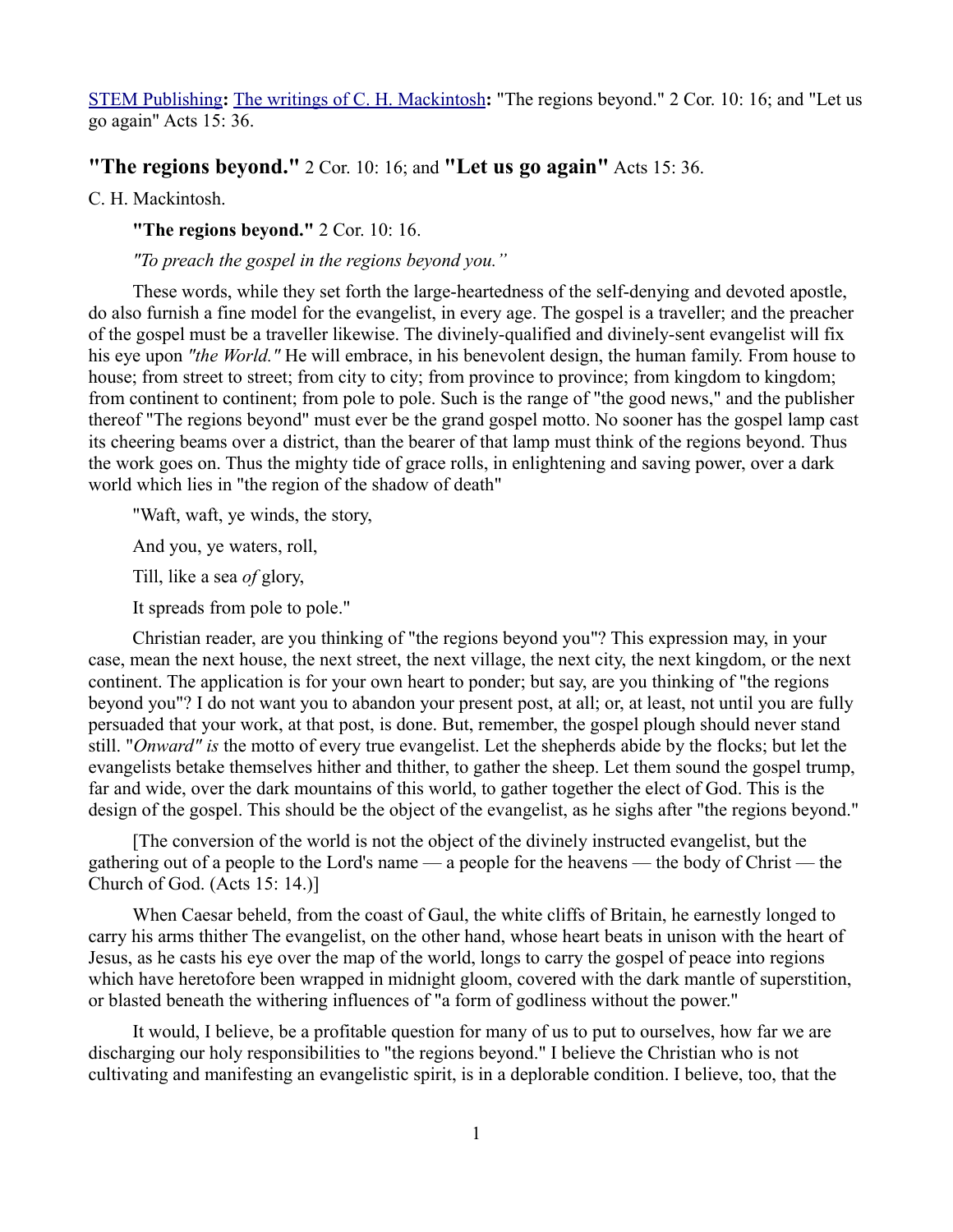assembly which is not cultivating and manifesting an evangelistic spirit is in a dead state. One of the truest marks of spiritual growth and prosperity, whether in an individual, or in an assembly, is earnest anxiety after the conversion of souls. This anxiety will swell the bosom with most generous emotions; yea, it will break forth, in copious streams of benevolent exertion, ever flowing toward "the regions beyond." It is hard to believe that "the word of Christ" is "dwelling richly" in any one who is not making some effort to impart that word to his fellow sinners. It matters not what may be the amount of the effort; it may be to drop a few words in the ear of a friend, to give a tract, to pen a note, to breathe a prayer. But one thing is certain, namely, that a healthy vigorous Christian will be an evangelistic Christian — a teller of good news — one whose sympathies, desires, and energies, are ever going forth toward "the regions beyond." "I must preach the gospel to other cities also, for therefore am I sent" Such was the language of the divine Evangelist.

It is very doubtful whether many of the servants of Christ have not erred in allowing themselves, through one influence or another, to become too much localised — too much tied to one place. They have dropped into routine work — into a round of stated preaching, in the same place, and, in many cases, have paralysed themselves and paralysed their hearers also. I speak not, now, of the labours of the pastor, the elder or the teacher, which must, of course, be carried on in the midst of those who are the proper subjects of such labours. I refer more particularly to the evangelist. Such an one should never suffer himself to become localised. The world is his sphere - "the regions beyond," his motto to gather out God's elect, his object — the current of the Spirit, his line of direction. If the reader should be one whom God has called and fitted to be an evangelist, let him remember these four things, the sphere, the motto, the object, and the line of direction which all must adopt, if they would prove fruitful labourers in the gospel field.

Finally, whether the reader be an evangelist or not, I would earnestly entreat him to examine how far he is seeking to further the gospel of Christ. We really must not stand idle. Time is short! Eternity is rapidly posting on! The Master is most worthy! Souls are most precious! The season for work will soon close! Let us, then, in the name of the Lord, be up and doing. And when we have done what we can, in the regions around, let us carry the precious gospel into "THE REGIONS BEYOND."

Go, labour on, while it is day The world's dark night is hastening on — Speed, speed thy work, cast sloth away; It is not thus that souls are won. Men die in darkness at thy side Without a hope to cheer the tomb Take up the torch and wave it wide, The torch that lights time's thickest *gloom.* Go on, faint not, keep watch, and pray Be wise the erring soul to win Go forth into the world's highway Compel the wanderer to come in. **"Let us go again"** Acts 15: 36.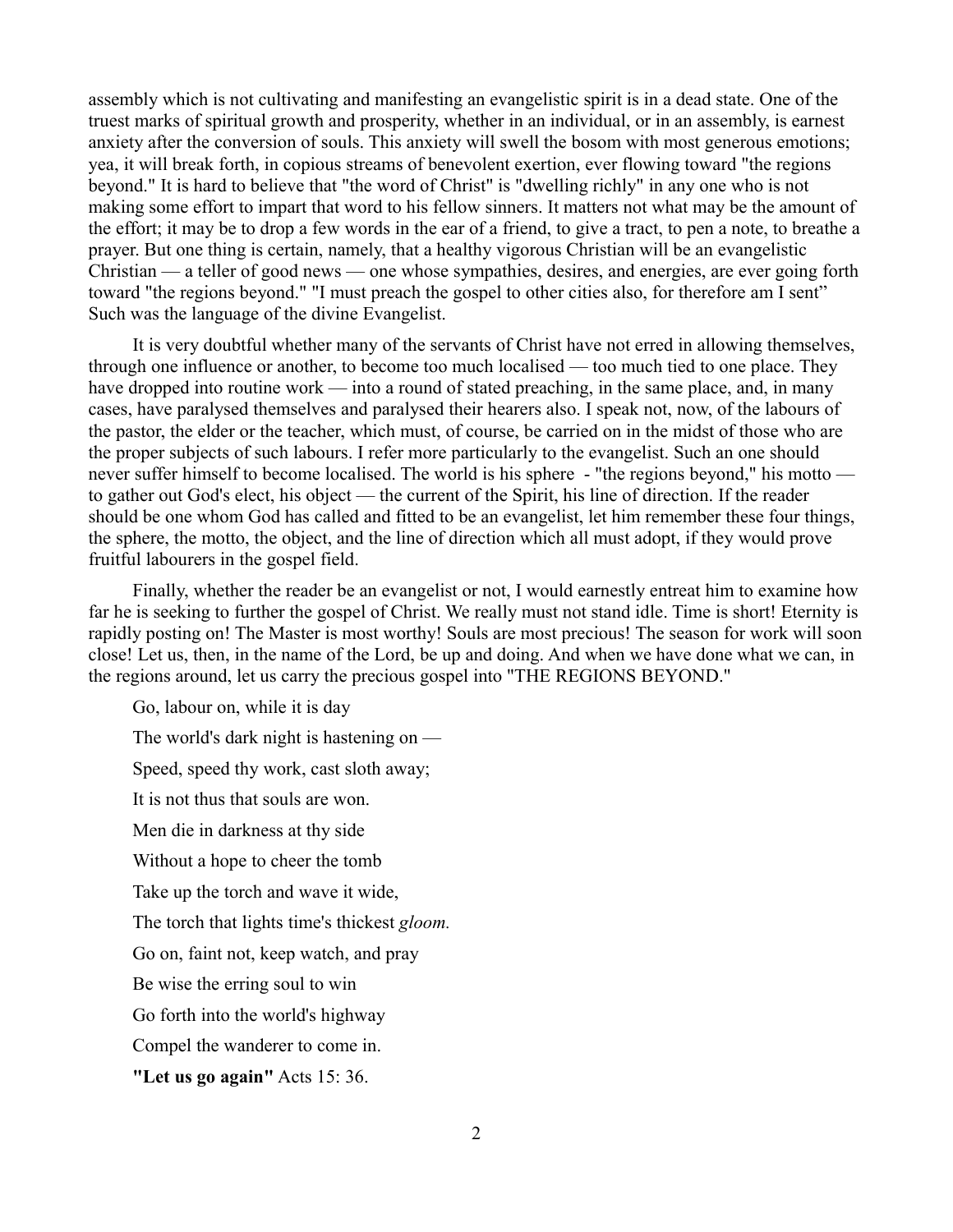## C. H. Mackintosh.

"Let us go again and visit our brethren in every city where we have preached the word of the Lord, and see how they do." In the preceding paper we presented to the notice of our readers, a motto for the evangelist, in the expression, "To preach the gospel in the regions beyond." This is the grand object of the evangelist, let his gift or sphere of action be what it may.

But, the pastor has his work as well as the evangelist; and we are desirous to furnish a motto for him likewise. Such a motto we have in the words, *"Let us go again."* We are not merely to regard this expression as the narrative of what was done, but a model of what ought to be done. If the evangelist is responsible to preach the gospel in the regions beyond, so long as there are regions to be evangelised, the pastor is responsible to "go again and visit his brethren," so long as there are brethren to be visited. The evangelist forms the interesting connection; the pastor maintains and strengthens that connection. The one is the instrument of creating that beautiful link, the other of perpetuating it. It is quite possible that the two gifts may exist in the same person, as in Paul's case; but whether this be so or not, each gift has its own specific sphere and object. The business of the evangelist is to call out the brethren; the business of the pastor is to look after them. The evangelist goes, *first,* and preaches the Word of the Lord; the pastor goes *again* and visits those upon whom that Word has taken effect. The former calls out the sheep, the latter feeds and takes care of them.

The order of these things is divinely beautiful. The Lord would not gather out His sheep and leave them to wander uncared for and unfed. This would be wholly unlike His gracious, tender, thoughtful way. Hence, He not only imparts the gift whereby His sheep are to be called into existence, but also that whereby they are to be fed and maintained. He has His own interest in them, and in every stage of their history. He watches over them, with intense solicitude, from the moment in which they hear the first quickening accents, until they are safely folded in the mansions above. His desire to gather the sheep tells itself forth in the large-heartedness of the expression, "the regions beyond"; and His desire for their well-being breathes in the words, "let us go again." The two things are intimately connected. Wherever the Word of the Lord has been preached and received, there you have the formation of mysterious, but real and most precious links between Heaven and earth. The eye of faith can discern the most beauteous link of divine sympathy between the heart of Christ in Heaven, and "every city" where "the Word of the Lord" has been preached and received. This is as true now, as it was eighteen hundred years ago. There may be many things to hinder our spiritual perception of this link; but it is there for all that. God sees it, and faith sees it likewise. Christ has His eye — an eye beaming with intense interest, and radiant with tender love — upon every city, every town, every village, every street, every house in which His Word has been received.

The assurance of this is most comforting to every one who feels that he has, in very deed, received the Word of the Lord. Were we called upon to prove from Scripture, the truth of our assertion, we should do so by the following quotation: "And there was a certain disciple at Damascus, named Ananias; and to him said the Lord in a vision, Ananias. And he said, Behold, I am here, Lord. And the Lord said unto him, Arise and go into *the street* which is called Straight, and inquire in *the house* of Judas for one called Saul, of Tarsus: for behold *he prayeth"* (Acts 9: 10-11). Can aught be more touching than to hear the Lord of glory giving, with such minuteness, the address of His newly-found sheep? He gives the street, the number, so to speak, and the very occupation at the moment. His gracious eye takes in everything connected with each one of those for whom He gave His precious life. There is not a circumstance, however trivial, in the path of the very feeblest of His members, in which the blessed Lord Jesus is not interested. His name be praised for such a comforting assurance. May we be enabled to enter, more fully, into the reality and power of such a truth!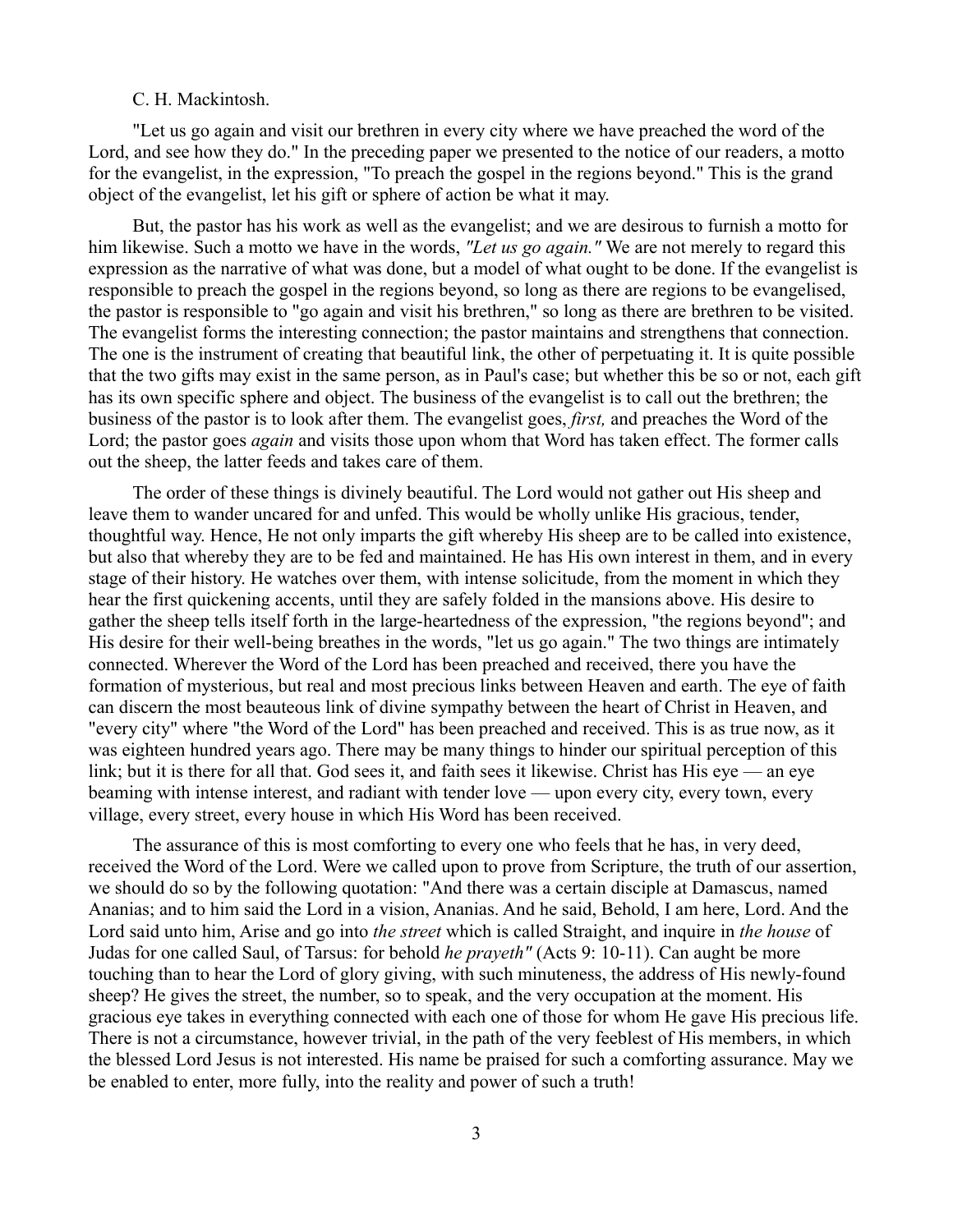Now, our gracious Shepherd would fill the heart of each one acting under Him with His own tender care for the sheep; and He it was who animated the heart of Paul to express and carry out the design embodied in the words, "let us go again." It was the grace of Christ flowing down into the heart of Paul, and giving character and direction to the zealous service of that most devoted and laborious apostle. "I have taught you publicly and from *house to house"* (Acts 20: 20). What an example! Think of the apostle, with all his gigantic labours, finding time to visit from house to house; and that for three years in one town!

And observe the force of the words "go *again."* It does not matter how often you have been there before. It may be once, twice, or thrice. This is not the question. "Let us go again," is the motto for the pastoral heart, for there is always a demand for the pastoral gift. Matters are ever and anon springing up, in the various places in which "the Word of the Lord" has been preached and received, demanding the labours of the divinely-qualified pastor. No human language could adequately set forth the value and importance of real pastoral work. Would there were more of it amongst us! It often nips in the bud evils which might grow to terrible proportions. This is, in an especial manner, true, in this day of spiritual poverty. There is immense demand — a demand on the evangelist, to think of "the regions beyond" — a demand on the pastor to "go *again* and visit his brethren, in every city" where "the Word of the Lord" has been preached, "and see how they do."

Reader, do you possess aught of pastoral gift? If so, think, I pray you, of those comprehensive words, "let us go again." Have you been acting on them? Have you been thinking of your "brethren" of those "who have obtained like precious faith" — those who, by receiving "the Word of the Lord," have become spiritual brethren? Are your interests and sympathies engaged on behalf of "every city" in which a spiritual link has been formed with the Head above? Oh, how the heart longs for a greater exhibition of holy zeal and energy, of individual and independent devotedness — independent, I mean, not of the sacred fellowship of the truly spiritual, but of every influence which would tend to clog and hinder that elevated service to which each one is distinctly called, in responsibility to the Master *alone.* Let us beware of the trammels of cumbrous machinery, of religious routine, of false order. Let us beware, too, of indolence, of love of personal ease, of a false economy, which would lead us to attach an undue importance to the matter of expense. The silver and the gold are the Lord's, and His sheep are far more precious to Him than silver and gold. His words are, "Lovest thou Me? feed My sheep." And if only there is the *heart* to do this, the *means* will never be wanting. How often may we detect ourselves spending sums of money, *unnecessarily,* on the table, the wardrobe, and the library, which would be amply sufficient to carry us to "the regions beyond," to preach the gospel, or to "every city," in order to "visit our brethren"!

May the Lord grant unto us an earnest self-denying spirit, a devoted heart to Him and to His most holy service, a true desire for the spread of His gospel, and the prosperity of His people. May the time passed of our lives suffice us to have lived and laboured for self and its interests, and may the time to come be given to Christ and His interests. Let us not allow our treacherous hearts to deceive us by plausible reasonings about domestic, commercial, or other claims. All such should be strictly attended to, no doubt. A well-regulated mind will never offer to God a sacrifice arising out of the neglect of any just claim. If I am at the head of a family, the claims of that family must be duly responded to. If I am at the head of a business, the claims of that business must be duly met. If I am a hired servant, I must attend to my work. To fail in any of these, would be to dishonour the Lord, instead of serving Him.

But, allowing the widest possible margin for all righteous claims, let us ask, are we doing all we can for "the regions beyond," and for "our brethren, in every city where we have preached the Word of the Lord"? Has there not been a culpable abandonment both of evangelistic and pastoral work? Have